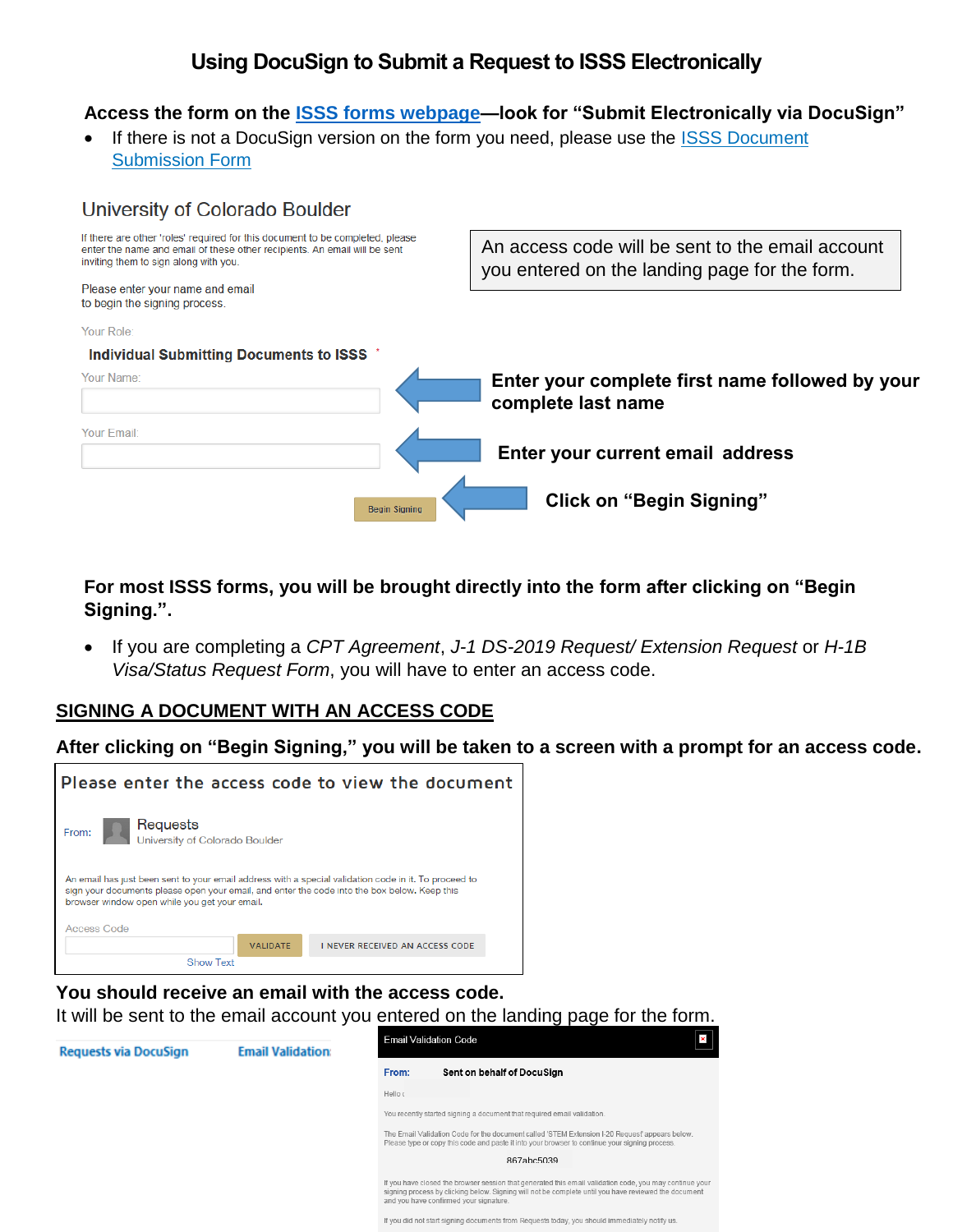**Enter the access code from the "Requests via DocuSign" email and click "Validate."**



**You must agree to the terms of use and click "Continue" in order to begin completing the request.**



**Click on the gold "Start" arrow**. It will guide you field by field through the form.



**Based on your answers to the questions, only fields that are required for you to complete will appear.** 

**You must complete all required fields.**

 **You must attach any requested documentation.**

 **You must sign the document electronically and click on "Finish" in order to submit the form to ISSS.** 

**A copy of the completed document will be emailed to you.**



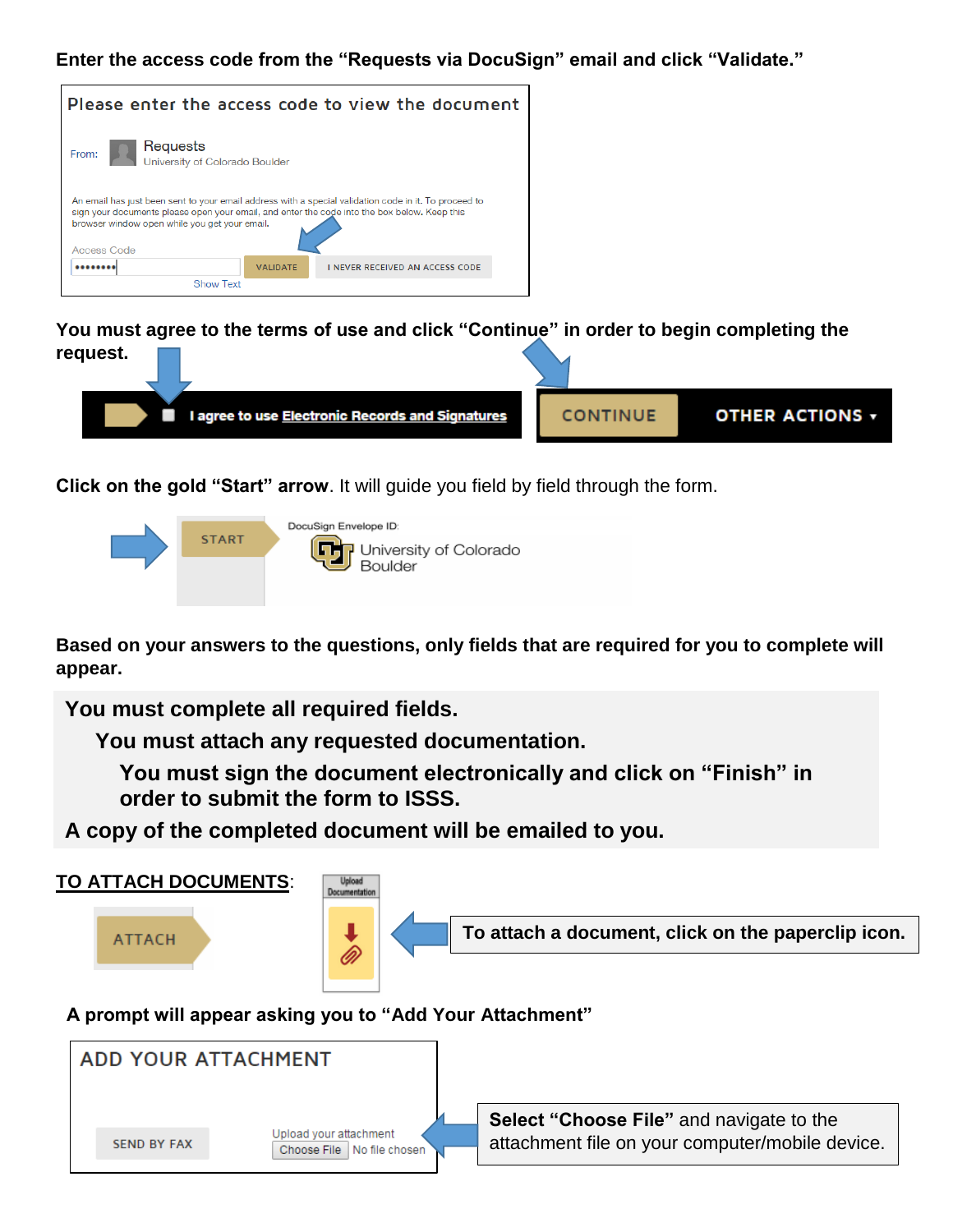

A new paperclip icon will appear. Click on it and follow the process above.

## **TO REMOVE AN ATTACHED DOCUMENT OR ADD ANOTHER ATTACHMENT AFTER AN INITIAL UPLOAD:**



# **TO SIGN:**



**You will be directed to create an electronic signature if you do not already have a DocuSign**